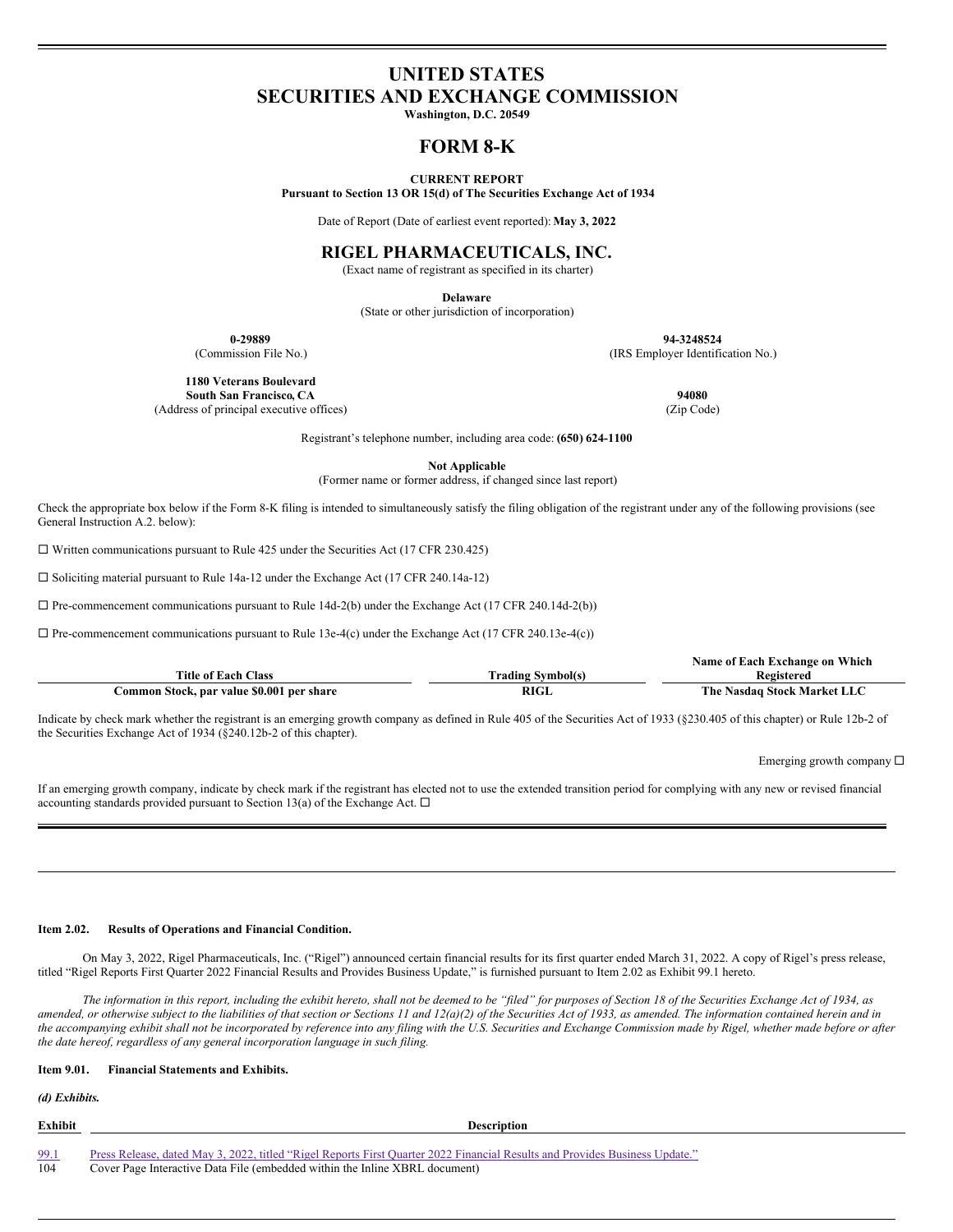## **SIGNATURES**

Pursuant to the requirements of the Securities Exchange Act of 1934, the registrant has duly caused this report to be signed on its behalf by the undersigned hereunto duly authorized.

## Dated: May 3, 2022 **RIGEL PHARMACEUTICALS, INC.**

By: /s/ Dolly A. Vance Dolly A. Vance *Executive Vice President, General Counsel and Corporate Secretary*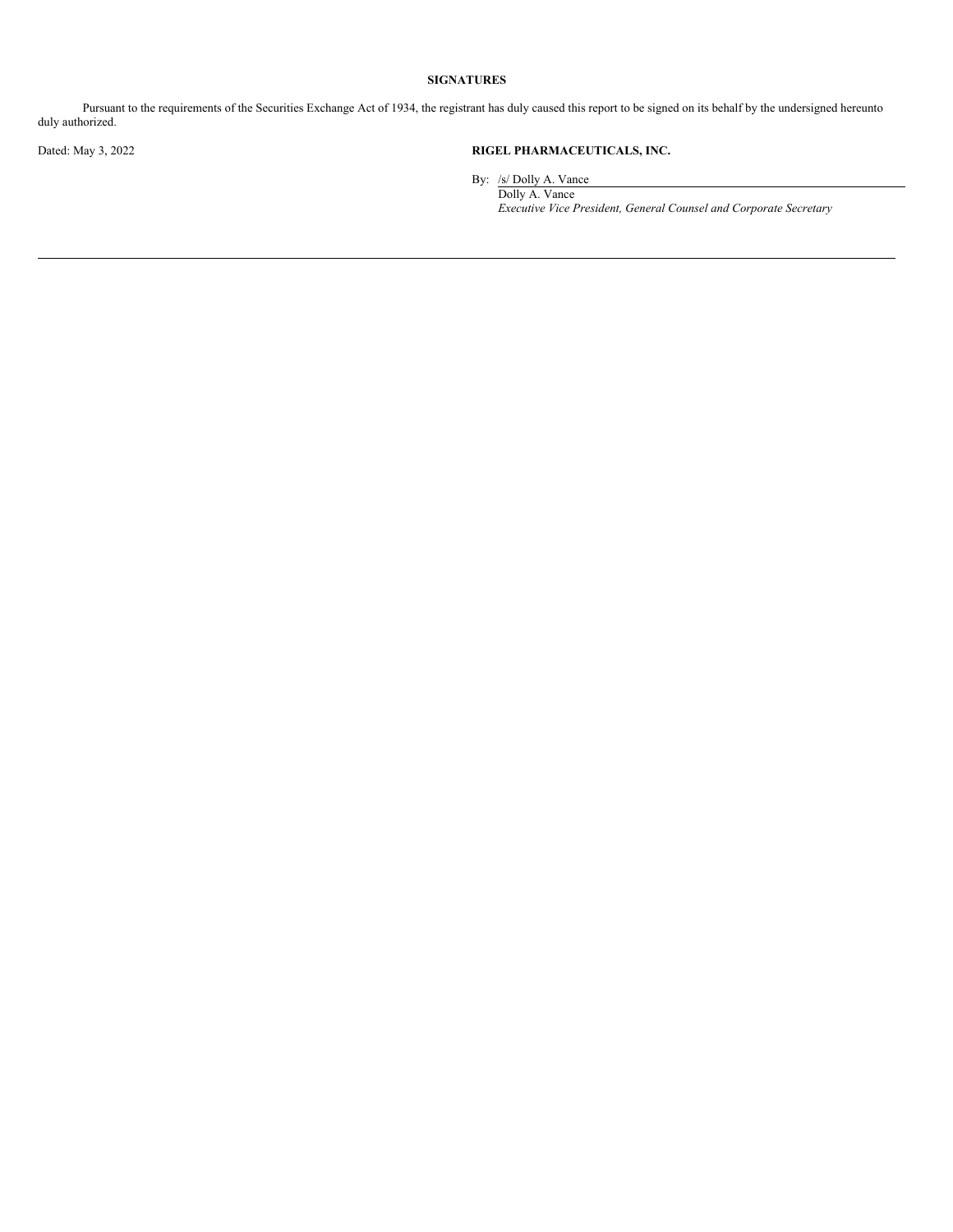#### **Rigel Reports First Quarter 2022 Financial Results and Provides Business Update**

- · *First quarter TAVALISSE® net product sales of \$16.2 million and total revenues of \$16.7 million*
- Topline data from FORWARD study, a pivotal, Phase 3 clinical trial of fostamatinib in warm autoimmune hemolytic anemia (wAIHA), on track for mid-2022
- Management to host a conference call and webcast today at 4:30 p.m. Eastern Time and will be joined by Key Opinion Leader and FORWARD trial investigator, *Caroline Piatek, M.D.*

SOUTH SAN FRANCISCO, Calif., May 3, 2022 /PRNewswire/ -- Rigel Pharmaceuticals, Inc. (Nasdaq: RIGL) today reported financial results for the first quarter ended March 31, 2022, including sales of TAVALISSE® (fostamatinib disodium hexahydrate) tablets for the treatment of adults with chronic immune thrombocytopenia (ITP) who have had an insufficient response to a previous treatment.

"Rigel delivered on a solid quarter of TAVALISSE sales in ITP, andwe believe we are well positioned for increasing sales in upcoming quarters," said Raul Rodriguez, Rigel's president and CEO. "wAIHA is a highly synergistic indication to ITP and we are very excited to be reporting Phase 3 fostamatinib results from our wAIHA trial in mid-2022. If approved, the addition of fostamatinib as a first-to-market therapy in wAIHA is a key next step in building a world-class hem-onc franchise."

#### **Business Update**

- · In the first quarter of 2022, 1,836 bottles of TAVALISSE were shipped directly to patients and clinics, representing the highest number of bottles shipped to patients and clinics in a quarter since launch and an increase of 15% compared to the first quarter of 2021. Rigel believes these achievements are the result of several factors, including Rigel's salesforce expansion completed in September 2021 and a substantial increase in in-person physician interactions in the quarter, and an expansion of market access for TAVALISSE to now include broad commercial coverage, with preferred status on three key national formularies.
- Rigel is on track to report topline data from its FORWARD trial, a pivotal Phase 3 clinical trial of fostamatinib, an oral SYK inhibitor, in patients with wAIHA in mid-2022. If the data is positive, Rigel expects to proceed with regulatory filings and if approved, fostamatinib has the potential to be the first-to-market therapy for patients with wAIHA in 2023.
- · In the first quarter of 2022, Rigel announced the publication of data in the *American Journal of Hematology* from the open label, multicenter, Phase 2 clinical study of fostamatinib in adults with wAIHA who had failed at least one prior treatment.
- · Rigel's pivotal Phase 3 clinical trial evaluating fostamatinib in high-risk patients hospitalized with COVID-19 has enrolled 268 of the targeted 308 patients as of May 2, 2022. Due to the recent decline in COVID-19 hospitalizations, Rigel is reviewing strategies to complete enrollment and report topline results before the end of the year, including potentially completing the trial with fewer patients than the initial targeted enrollment of 308 patients.
- New data on fostamatinib in hospitalized patients with COVID-19 will be presented by collaborators from the National Institutes of Health and Inova Fairfax Hospital at the American Thoracic Society 2022 Annual Meeting being held in San Francisco, May 13 – 18, 2022.
- · Startup activities are ongoing in Rigel's open-label, Phase 1b clinical trial of R289, a potent and selective IRAK1/4 inhibitor, in patients with lower-risk myeloid dysplastic syndrome (LR-MDS) who are refractory/resistant to prior therapies. The primary endpoint for this trial is safety with key secondary endpoints including preliminary efficacy and evaluation of pharmacokinetic properties. Rigel will also collect key biomarker data to further characterize R289's mechanism of action in LR-MDS.
- Partner Eli Lilly continues to advance R552, a potent and selective RIPK1 inhibitor, with the initial Phase 2 study in an immunologic disease indication now anticipated to begin in the first quarter of 2023. RIPK1 is implicated in a broad range of key inflammatory cellular processes and plays a key role in tumor necrosis factor (TNF) signaling, especially in the induction of pro-inflammatory necroptosis.
- · On April 27, 2022, Rigel's partner Kissei Pharmaceutical Co., Ltd. (Kissei) announced that a new drug application (NDA) was submitted to Japan's Pharmaceuticals and Medical Devices Agency (PMDA) for fostamatinib in chronic ITP. Rigel has an exclusive license and supply agreement with Kissei to develop and commercialize fostamatinib in all current and potential indications in Japan, China, Taiwan and the Republic of Korea.

#### **Financial Update**

For the first quarter of 2022, Rigel reported a net loss of \$27.4 million, or \$0.16 per basic and diluted share, compared to a net income of \$39.5 million, or \$0.23 per basic share and \$0.22 per diluted share for the same period of 2021.

In the first quarter of 2022, total revenues were \$16.7 million, consisting of \$16.2 million in TAVALISSE net product sales and \$0.5 million in contract revenues from collaborations. TAVALISSE net product sales of \$16.2 million increased by 31% from \$12.4 million in the first quarter of 2021.

Rigel reported total costs and expenses of \$43.0 million in the first quarter of 2022, compared to \$39.3 million for the same period in 2021. The increase in costs and expenses was primarily due to increased commercial activities related to the sales force expansion in late 2021, increased research and development costs related to the development of Rigel's IRAK 1/4 inhibitor program, and increased personnel related costs and stock-based compensation expense, partially offset by decreased research and development costs related to the Phase 3 clinical trial of fostamatinib for wAIHA and the ongoing Phase 3 clinical trial of fostamatinib in hospitalized patients with COVID-19.

As of March 31, 2022, Rigel had cash, cash equivalents and short-term investments of \$107.5 million, compared to \$125.0 million as of December 31, 2021.

## Conference Call and Webcast Today at 4:30pm Eastern Time, with KOL and FORWARD Trial Investigator, Caroline Piatek, M.D.

Rigel will hold a live conference call and webcast today at 4:30pm Eastern Time (1:30pm Pacific Time) to discuss financial results and provide an update on the business. The conference call will also feature a presentation by Caroline Piatek, M.D., Associate Professor of Clinical Medicine, Jane Anne Nohl Division of Hematology at the Keck School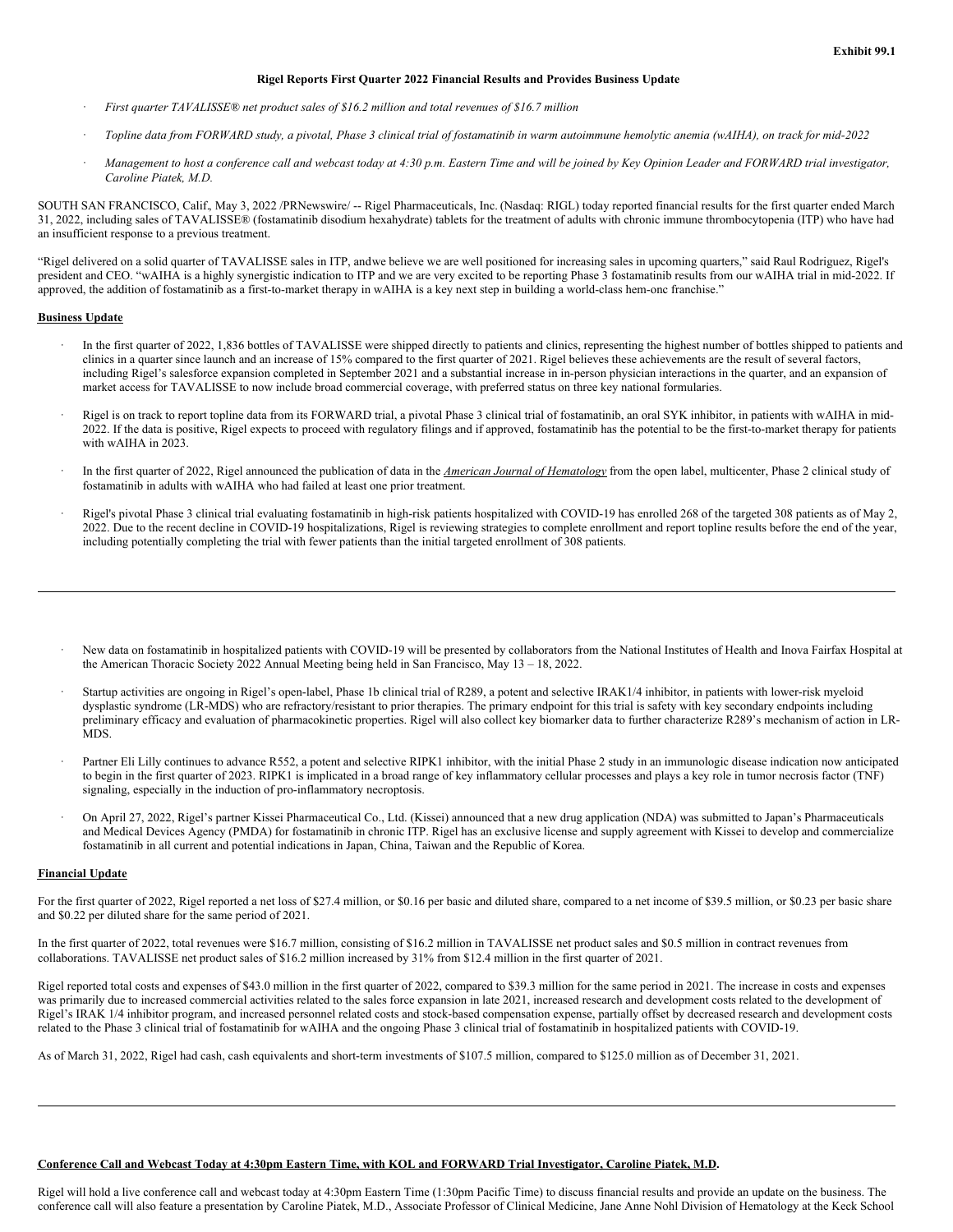<span id="page-3-0"></span>of Medicine of the University of Southern California, Key Opinion Leader, and FORWARD trial investigator. Dr. Piatek will discuss the current treatment landscape, unmet medical need, patient journey and how she may incorporate fostamatinib, if approved, into clinical practice in wAIHA.

Participants can access the live conference call by dialing (877) 407-3088 (domestic) or (201) 389-0927 (international). The conference call and accompanying slides will also be webcast live and can be accessed from the Investor Relations section of the company's website at www.rigel.com. The webcast will be archived and available for replay after the call via the Rigel website.

### **About ITP**

In patients with ITP (immune thrombocytopenia), the immune system attacks and destroys the body's own blood platelets, which play an active role in blood clotting and healing. Common symptoms of ITP are excessive bruising and bleeding. People suffering with chronic ITP may live with an increased risk of severe bleeding events that can result in serious medical complications or even death. Current therapies for ITP include steroids, blood platelet production boosters (TPO-RAs), and splenectomy. However, not all patients respond to existing therapies. As a result, there remains a significant medical need for additional treatment options for patients with ITP.

#### **About AIHA**

Autoimmune hemolytic anemia (AIHA) is a rare, serious blood disorder in which the immune system produces antibodies that lead to the destruction of the body's own red blood cells. Warm antibody AIHA (wAIHA), which is the most common form of AIHA, is characterized by the presence of antibodies that react with the red blood cell surface at body temperature. wAIHA affects approximately 36,000 adult patients in the U.S.<sup>1</sup> and can be a severe, debilitating disease. To date, there are no disease-targeted therapies approved for wAIHA, despite the unmet medical need that exists for these patients.

#### **About COVID-19 & SYK Inhibition**

COVID-19 is the infectious disease caused by Severe Acute Respiratory Syndrome Coronavirus-2 (SARS-CoV-2). SARS-CoV-2 primarily infects the upper and lower respiratory tract and can lead to acute respiratory distress syndrome (ARDS). Additionally, some patients develop other organ dysfunction including myocardial injury, acute kidney injury, shock resulting in endothelial dysfunction and subsequently micro and macrovascular thrombosis.<sup>2</sup> Much of the underlying pathology of SARS-CoV-2 is thought to be secondary to a hyperinflammatory immune response associated with increased risk of thrombosis.<sup>3</sup>

SYK is involved in the intracellular signaling pathways of many different immune cells. Therefore, SYK inhibition may improve outcomes in patients with COVID-19 via inhibition of key Fc gamma receptor (FcγR) and c-type lectin receptor (CLR) mediated drivers of pathology such as pro-inflammatory cytokine release by monocytes and macrophages, production of neutrophil extracellular traps (NETs) by neutrophils, and platelet aggregation. 4,5,6,7 Furthermore, SYK inhibition in neutrophils and platelets may lead to decreased thrombo-inflammation, alleviating organ dysfunction in critically ill patients with COVID-19.

For more information on Rigel's comprehensive clinical program in COVID-19, go to:https://www.rigel.com/pipeline/proprietary-programs/covid-19

#### **About TAVALISSE**

#### **Indication**

TAVALISSE® (fostamatinib disodium hexahydrate) tablets is indicated for the treatment of thrombocytopenia in adult patients with chronic immune thrombocytopenia (ITP) who have had an insufficient response to a previous treatment.

#### **Important Safety Information**

#### **Warnings and Precautions**

- · Hypertension can occur with TAVALISSE treatment. Patients with pre-existing hypertension may be more susceptible to the hypertensive effects. Monitor blood pressure every 2 weeks until stable, then monthly, and adjust or initiate antihypertensive therapy for blood pressure control maintenance during therapy. If increased blood pressure persists, TAVALISSE interruption, reduction, or discontinuation may be required.
- Elevated liver function tests (LFTs), mainly ALT and AST, can occur with TAVALISSE. Monitor LFTs monthly during treatment. If ALT or AST increase to >3 x upper limit of normal, manage hepatotoxicity using TAVALISSE interruption, reduction, or discontinuation.
- · Diarrhea occurred in 31% of patients and severe diarrhea occurred in 1% of patients treated with TAVALISSE. Monitor patients for the development of diarrhea and manage using supportive care measures early after the onset of symptoms. If diarrhea becomes severe (≥Grade 3), interrupt, reduce dose or discontinue TAVALISSE.
- Neutropenia occurred in 6% of patients treated with TAVALISSE; febrile neutropenia occurred in 1% of patients. Monitor the ANC monthly and for infection during treatment. Manage toxicity with TAVALISSE interruption, reduction, or discontinuation.
- · TAVALISSE can cause fetal harm when administered to pregnant women. Advise pregnant women the potential risk to a fetus. Advise females of reproductive potential to use effective contraception during treatment and for at least 1 month after the last dose. Verify pregnancy status prior to initiating TAVALISSE. It is unknown if TAVALISSE or its metabolite is present in human milk. Because of the potential for serious adverse reactions in a breastfed child, advise a lactating woman not to breastfeed during TAVALISSE treatment and for at least 1 month after the last dose.

#### **Drug Interactions**

- · Concomitant use of TAVALISSE with strong CYP3A4 inhibitors increases exposure to the major active metabolite of TAVALISSE (R406), which may increase the risk of adverse reactions. Monitor for toxicities that may require a reduction in TAVALISSE dose.
- It is not recommended to use TAVALISSE with strong CYP3A4 inducers, as concomitant use reduces exposure to R406.
- · Concomitant use of TAVALISSE may increase concentrations of some CYP3A4 substrate drugs and may require a dose reduction of the CYP3A4 substrate drug.
- · Concomitant use of TAVALISSE may increase concentrations of BCRP substrate drugs (eg, rosuvastatin) and P-Glycoprotein (P-gp) substrate drugs (eg, digoxin), which may require a dose reduction of the BCRP and P-gp substrate drug.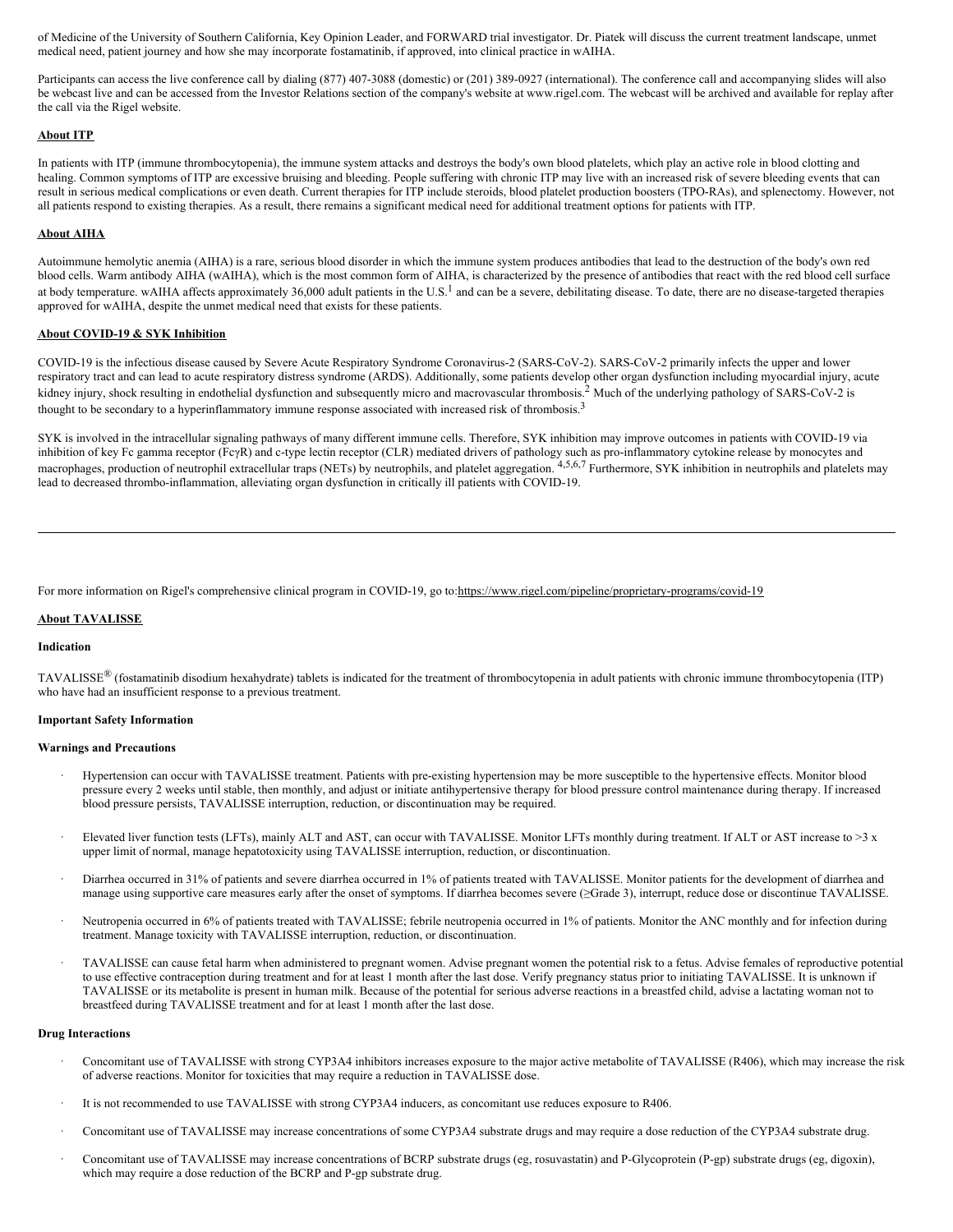### **Adverse Reactions**

- · Serious adverse drug reactions in the ITP double-blind studies were febrile neutropenia, diarrhea, pneumonia, and hypertensive crisis, which occurred in 1% of TAVALISSE patients. In addition, severe adverse reactions occurred including dyspnea and hypertension (both 2%), neutropenia, arthralgia, chest pain, diarrhea, dizziness, nephrolithiasis, pain in extremity, toothache, syncope, and hypoxia (all 1%).
- · Common adverse reactions (≥5% and more common than placebo) from FIT-1 and FIT-2 included: diarrhea, hypertension, nausea, dizziness, ALT and AST increased, respiratory infection, rash, abdominal pain, fatigue, chest pain, and neutropenia.

## **Please see www.TAVALISSEUSPI.com for full Prescribing Information.**

#### To report side effects of prescription drugs to the FDA, visit www.fda.gov/medwatch or call 1-800-FDA-1088 (800-332-1088).

TAVALISSE and TAVLESSE are registered trademarks of Rigel Pharmaceuticals, Inc.

#### **About Rigel**

Rigel Pharmaceuticals, Inc., is a biotechnology company dedicated to discovering, developing and providing novel small molecule drugs that significantly improve the lives of patients with hematologic disorders, cancer and rare immune diseases. Rigel's pioneering research focuses on signaling pathways that are critical to disease mechanisms. The company's first FDA approved product is TAVALISSE<sup>®</sup> (fostamatinib disodium hexahydrate) tablets, the only oral spleen tyrosine kinase (SYK) inhibitor for the treatment of adult patients with chronic immune thrombocytopenia who have had an insufficient response to a previous treatment. The product is also commercially available in Europe, the United Kingdom (TAVLESSE) and Canada (TAVALISSE) for the treatment of chronic immune thrombocytopenia in adult patients.

Fostamatinib is currently being studied in a Phase 3 clinical trial (NCT03764618) for the treatment of warm autoimmune hemolytic anemia (wAIHA)<sup>8</sup>; a Phase 3 clinical trial (NCT04629703) for the treatment of hospitalized high-risk patients with COVID-19<sup>8</sup>; and an NIH/NHLBI-sponsored Phase 3 clinical trial (ACTIV-4 Host Tissue Trial, NCT04924660) for the treatment of COVID-19 in hospitalized patients.

Rigel's other clinical programs include its interleukin receptor-associated kinase (IRAK) inhibitor program, and a receptor-interacting serine/threonine-protein kinase (RIPK) inhibitor program in clinical development with partner Eli Lilly and Company. In addition, Rigel has product candidates in development with partners BerGenBio ASA and Daiichi Sankyo.

For further information, visit www.rigel.com or follow us on Twitter or LinkedIn.

- 1. Prevalence: A. Zanella, et al, *haematologica* 2014; 99(10); % Warm AIHA: T. Kalfa; Hematology Am Soc Hematol Educ Program. 2016 Dec 2; 2016(1): 690–697
- 2. Berlin DA, Gulick RM, and Martinez FJ.*Severe Covid-19*. N Engl J Med 2020. DOI: https://doi.org/10.1056/NEJMcp2009575 3. Becker RC. *COVID-19 Update: COVID-19 associated coagulopathy*. Journal of Thrombosis and Thrombolysis May 15, 2020. DOI:https://doi.org/10.1007/s11239-020-
- 02134-3

4. Hoepel W et al. High titers and low fucosylation of early human anti-SARS-CoV-2 IgG promote inflammation by alveolar macrophages. Science Translational Medicine 02 Jun 2021. DOI: https://www.doi.org/10.1126/scitranslmed.abf8654

5. Sung P-S and Hsieh S-L. *CLEC2 and CLEC5A: Pathogenic Host Factors in Acute Viral Infections*. Frontiers in Immunology December 6, 2019. DOI: https://doi.org/10.3389/fimmu.2019.02867

6. Strich J et al. Fostamatinib Inhibits Neutrophils Extracellular Traps Induced by COVID-19 Patient Plasma: A Potential Therapeutic Journal of Infectious Disease March 15, 2021. DOI: https://doi.org/10.1093/infdis/jiaa789

7. Bye AP et al. *Aberrant glycosylation of anti-SARS-CoV-2 IgG is a pro-thrombotic stimulus for platelets*. BioRxiv March 26, 2021.

DOI: https://doi.org/10.1101/2021.03.26.437014

8. The product for this use or indication is investigational and has not been proven safe or effective by any regulatory authority.

## **Forward Looking Statements**

This release contains forward-looking statements relating to, among other things, the timing of reporting topline data from the FORWARD trial in patients with wAIHA; enrollment and reporting of data from the Company's Phase 3 clinical trial of fostamatinib in hospitalized COVID-19 patients; the commercial success of TAVALISSE in the U.S. and TAVLESSE in Europe, including expectations related to the potential and market opportunity for fostamatinib as therapeutic for, among other things, wAIHA and COVID-19, the commercialization of fostamatinib in international markets, Rigel's ability to further develop its clinical stage and early-stage product candidates and programs including its IRAK1/4 inhibitor program, and Rigel's partnering efforts. Any statements contained in this press release that are not statements of historical fact may be deemed to be forward-looking statements. Words such as "potential", "may", "expects", and similar expressions are intended to identify these forward-looking statements. These forward-looking statements are based on Rigel's current expectations and inherently involve significant risks and uncertainties. Actual results and the timing of events could differ materially from those anticipated in such forward looking statements as a result of these risks and uncertainties, which include, without limitation, risks and uncertainties associated with the commercialization and marketing of TAVALISSE; risks that the FDA, EMA or other regulatory authorities may make adverse decisions regarding fostamatinib; risks that TAVALISSE clinical trials may not be predictive of real-world results or of results in subsequent clinical trials; risks that TAVALISSE may have unintended side effects, adverse reactions or incidents of misuses; the availability of resources to develop Rigel's product candidates; market competition; as well as other risks detailed from time to time in Rigel's reports filed with the Securities and Exchange Commission, including its Annual Report on Form 10-K for the year ended December 31, 2021 and subsequent filings. Rigel does not undertake any obligation to update forward-looking statements and expressly disclaims any obligation or undertaking to release *publicly any updates or revisions to any forward-looking statements contained herein, except as required by law.*

Contact for Investors & Media: Jodi Sievers - Rigel Pharmaceuticals Phone: 650.624.1232 Email: ir@rigel.com